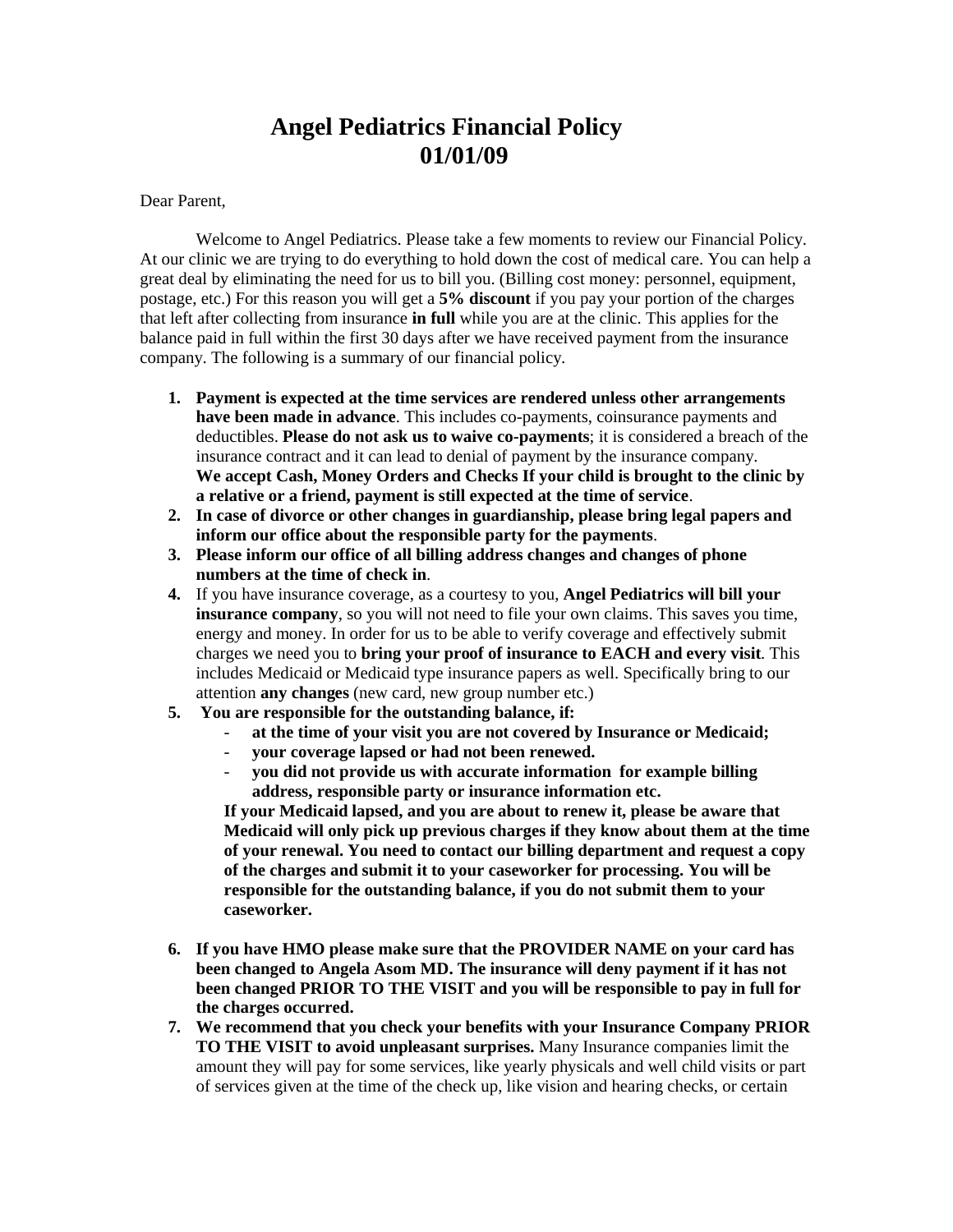laboratory testing. Please check if you have "well visit reimbursement frequency or limitations".

**In all cases, you are expected to pay for amounts your insurance company deems fair, but which do not exceed the contracted reimbursement limits.** 

- **8. We highly recommend that your child receive all "Well Child Check-ups" and all of the recommended childhood immunizations. However, if you know that your insurance company does not cover these services or part of these services, you have the option to visit our State Health Department for further care and immunizations. If Well Checks are covered, but Immunizations are not covered, your child may be eligible to receive Texas State Vaccines at our clinic. Please call it to our attention if that is the case.**
- **9. If you have multiple coverage, make sure you let us know which insurance is the primary insurance. If you have multiple coverage that includes Medicaid, Medicaid always considered secondary. We have to bill the primary carrier first, so please bring your primary insurance information with you.** Not having this information will result of the denial of the claim, which delays us receiving the payments and you might be found responsible for the charges occurred.
- **10. If for reasons that you failed to give us accurate information and we have not received payment from the insurance company in 45 DAYS you will be expected to pay the balance in full. You may want to resubmit the claims so you receive reimbursement.** We will be glad to provide you with the necessary information for submitting claims.
- **11. We will bill you** (and a letter will be sent to the address you provided) **for your portion of the charges that is left after we have received payment from the insurance company. You have 30 DAYS to clear your balance, after 30 days it is considered overdue. (**As mentioned above if at that point you pay in full at the window you will receive a 5% discount.) **After the 30 days your balance is overdue and a "late fee" of \$5 will be added to your balance to cover the expenses of billing you again. At that point a second letter will be sent to notify you. Patients with outstanding balances of grater then 60 DAYS overdue must make arrangements for payment prior to scheduling a visit and will be sent for collections.** We realize that people have financial difficulties. Therefore we may advise you to receive your child's immunizations through the Health Department.

## **12. Your insurance company might deny payment for the following reasons**:

- -There is a preexisting illness or condition that they do not cover.
	- -You have not met your full calendar year deductible.
	- -The type of medical services requested are not covered.
	- -The insurance was not in effect at the time of service.
	- -You have other insurance that needs to be filed first.
	- -You have exceeded the dollar/visit amount allowed.
	- -You did not have a referral number for your visit.
	- -You have failed to change the name of the PCP on the card.

**If your insurance company denies your claim for any reason it is your responsibility to pay the bill in full by no later then 60 days.** We will be glad to give you the information that is needed to fight the claim further, but for our clinic to operate efficiently we cannot take further financial responsibility for it.

**Following the recommendations above will help you avoid unnecessary charges and help us provide high quality care to your child. Your child's health is priority at our clinic and we would like to provide you with the best possible care. Should you have any questions please contact our Office Manager at 972-396-1900.**